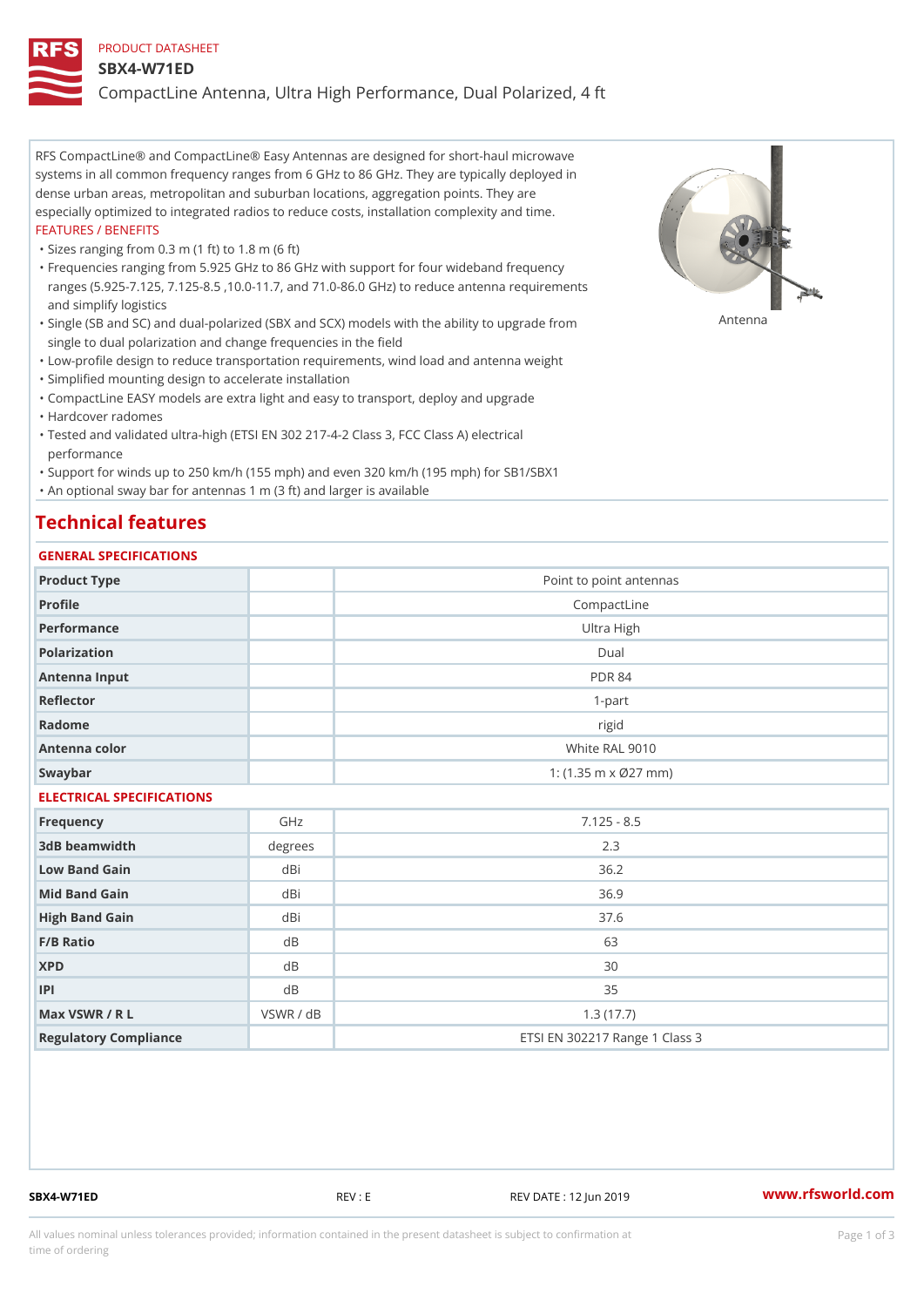# PRODUCT DATASHEET

## SBX4-W71ED

CompactLine Antenna, Ultra High Performance, Dual Polarized, 4 ft

| MECHANICAL SPECIFICATIONS                                  |              |                                                   |  |
|------------------------------------------------------------|--------------|---------------------------------------------------|--|
| Diameter                                                   | ft $(m)$     | 4(1.2)                                            |  |
| Elevation Adjustment                                       | degrees      | ± 15                                              |  |
| Azimuth Adjustment                                         | degrees      | ± 15                                              |  |
| Polarization Adjustment                                    | $degree$ :   | ± 5                                               |  |
| Mounting Pipe Diameter<br>minimum                          | $mm$ (in)    | 114(4.5)                                          |  |
| Mounting Pipe Diameter<br>maximum                          | $mm$ (in)    | 114(4.5)                                          |  |
| Approximate Weight                                         | kg (lb)      | 30(66)                                            |  |
| Survival Windspeed                                         | $km/h$ (mph) | 200 (125)                                         |  |
| Operational Windspeed                                      | $km/h$ (mph) | 200 (125)                                         |  |
| <b>STRUCTURE</b>                                           |              |                                                   |  |
| Radome Material                                            |              | rigid                                             |  |
| FURTHER ACCESSORIES                                        |              |                                                   |  |
| optional Swaybar                                           |              | 1: SMA-SK-4 (1.35 m x Ø33 mm)                     |  |
| Further Accessories                                        |              | SMA-SKO-UNIVERSAL : Universal sway bar fixation l |  |
| MOUNTOUTLINE                                               |              |                                                   |  |
| m m<br>$Dimension_A$<br>(in)                               |              | 1262(49.7)                                        |  |
| m m<br>$Dimension_B$<br>(in)                               |              | 608 (23.9)                                        |  |
| m m<br>$Dimen sion_C$<br>(i n)                             |              | 270 (10.6)                                        |  |
| $Dim_D -$<br>m m<br>$114$ m m $(4.5$ _ ir $)$ $R$ ii p $e$ |              | 358 (14.1)                                        |  |
| m m<br>$Dimension$ = E<br>(i n)                            |              | 59(2.3)                                           |  |
| m m<br>$Dimension_F$<br>(in)                               |              | 230(9.1)                                          |  |
| m m<br>$D$ imension $_G$<br>(in)                           |              | 186(7.3)                                          |  |

SBX4-W71ED REV : E REV DATE : 12 Jun 2019 WWW.rfsworld.com

All values nominal unless tolerances provided; information contained in the present datasheet is subject to Pcapgelio an atio time of ordering